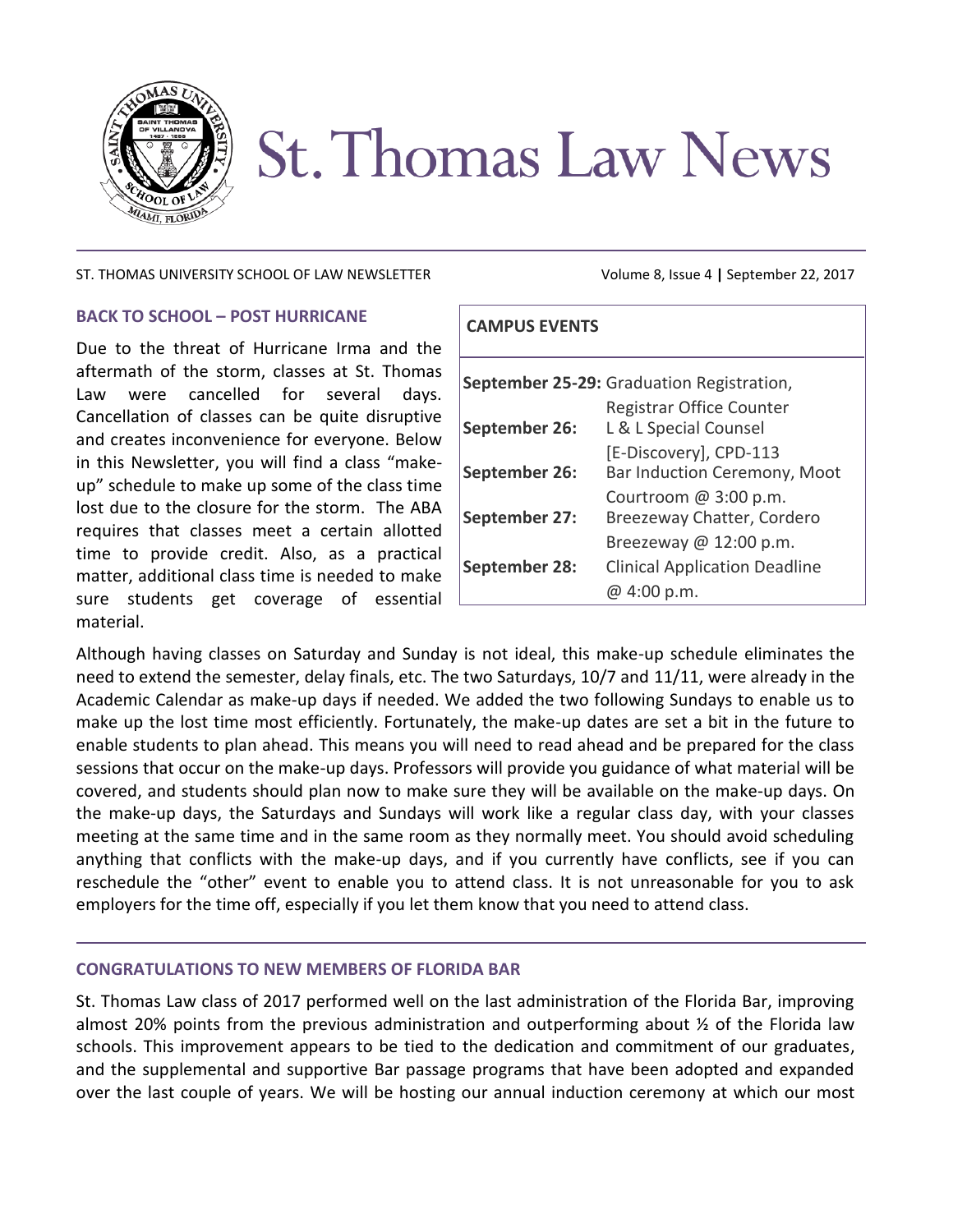recent graduates will be sworn in as new attorneys next Tuesday, September 26, 2017, at 3:00 p.m., with a reception in the Breezeway to follow. All members of the St. Thomas Law Community are invited to attend.

## **HURRICANE MAKE-UP SCHEDULE**

Due to the impact of Hurricane Irma, the following make-up sessions are scheduled to accommodate lost class time during the storm. This global schedule is created to avoid creating classroom and student conflicts. Make-up class sessions will be held at their regularly scheduled times and classrooms.

Saturday, September 23<sup>rd</sup> – 1L Academic Support Workshops (reschedule of September 15<sup>th</sup>) Saturday, October  $7^{th}$  – – Wednesday Classes Meet Sunday, October  $8^{th}$  – – Tuesday Classes Meet Sunday, October 22<sup>nd</sup> - – Legal Writing Classes Meet (separate LRW schedule TBD) Saturday, November  $11^{\text{th}}$  – Monday Classes Meet Sunday, November  $12^{th}$  – Thursday Classes Meet

## **LEGAL CAREERS IN E-DISCOVERY LUNCH & LEARN**

Special Counsel and the Office of Career Development presents: Legal Careers in E-Discovery Lunch & Learn, on Tuesday, September 26, 2017, at 12:00 p.m., in room CPD-113. Katie Curiel, Esq., and Cherie Brodnax-Eaves of Special Counsel will visit campus to talk about the benefits of E-Discovery as a Legal Career, including the Tech side of the Law, Document Review vs. E-Discovery, the big business of E-Discovery, areas of Legal E-Discovery Roles, certifications, and available resources.

Please RSVP to **Laura Varela** at [lvarela@stu.edu](mailto:lvarela@stu.edu) if you are interested in attending this event. Lunch will be provided.

## **DEPARTMENT OF JUSTICE ENVIRONMENTAL AND NATURAL RESOURCES DIVISION**

On August 31, 2017, the Office for Career Development hosted a Lunch & Learn with Professor **Keith Rizzardi**, longtime trial attorney with the Department of Justice (DOJ) Environmental and Natural Resources Division before coming to STU Law. Professor Rizzardi discussed with the attendees firsthand experience of what it is like to work at the DOJ, and tips and tools to land internship and employment opportunities there.



## **U.S. SECURITIES AND EXCHANGE COMMISSION (SEC) LUNCH & LEARN**

On August 29, 2017, St. Thomas Law hosted the U.S. Securities and Exchange Commission (SEC). Lisa T. Roberts, Chief, Attorney Advisor and Alumnus **Adrian Gonzalez** '13, Attorney Advisor with the SEC Miami Regional Office, addressed the students about internship and employment opportunities at the SEC, including the Spring and Summer 2018 Honors Programs. **Jennifer Weiss** (3L) is currently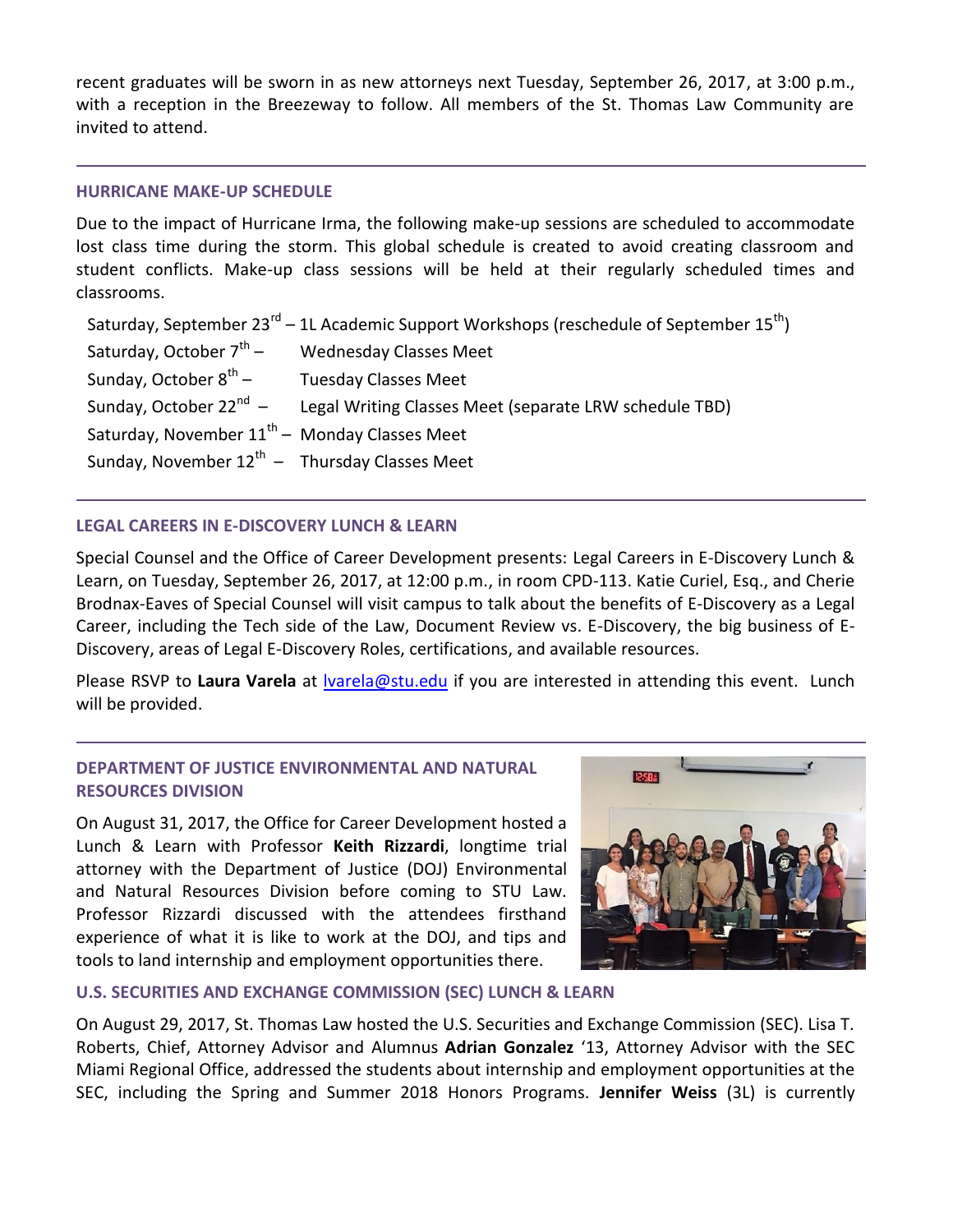## interning at the SEC.

## **OFFICE FOR CAREER DEVELOPMENT "IN HOUSE" LUNCH & LEARN**

On August 24, 2017, the Office for Career Development presented an "in house" Lunch & Learn: Getting the Most Out of the Office for Career Development. STU Law Career Counselor, **Laura Varela**, shared with the attendees tips for navigating the Office's online job posting website, and best practices for a professional resume and cover letter as well as pointers to help STU law students stand out from the crowd in networking and other professional development events.

## **STUDENT ACHIEVEMENTS**

**D'Bria Bradshaw** (3L) worked as a Summer Intern with The Sports & Entertainment Group PLLC in Washington, D.C.

**Candice Izaguirre**'s (3L) article, "Transgenders - - Helpless Outsiders Under Title VII," has been accepted for publication. It will appear in *The Tulane Journal of Law & Sexuality* (Spring 2018). Ms. Izaguirre wrote her superb article for the seminar, Sexual Identity and the Law (Spring 2018), taught by Professor Amy Ronner.

**Cody Shilling** (3L) worked as an Intern with the Broward County State Attorney's Office.

#### **ALUMNI(AE) NEWS**

**Roseangely Conde Denis**, a 2016 graduate, accepted a Staff Counsel position with Heritage Property & Casualty Insurance Company in Sunrise.

**Karina Miralda**, a 2017 graduate, accepted an Associate Attorney position with The Strems Law Firm, P.A., in Coral Gables, specializing in Plaintiffs Property Insurance Litigation.

**Lester Rodriguez**, a 2016 graduate, accepted an Associate Attorney position with Wolfson Law Firm, LLP in Miami, specializing in Personal Injury.

**Christine G. Soto**, a 2016 graduate, accepted an Associate Attorney position with Bromagen & Rathet, P.A., in Fort Lauderdale, specializing in Insurance Defense.

**Reymundo Zapata**, a 2017 graduate, was accepted into Villanova University's LL.M. in Taxation Program.

#### **FACULTY ANNOUNCEMENTS**

Professor **Michael Vastine** has recently made several presentations at conferences, including *Understanding the Burdens of Proof and Production,* at the Annual Conference of the American Immigration Lawyers Association, in New Orleans, Louisiana; *Immigration Court—Nuts And Bolts: Practice Before the Immigration Court* and *Asylum Law: Overview of Asylum Law, Withholding of Removal, and Relief Under the Torture Convention,* both at the Immigration Law Conference of the Federal Bar Association, in Denver, Colorado; *Chevron and Deference to Agency Statutory Interpretations Under Justice Gorsuch*, for the Quarterly Teleseminar of the Federal Litigation Section of the American Immigration Lawyers Association; and *Under Pressure: The Art of Positivity and Reinvention in Turbulent Times,* at the AALS Annual Conference on Clinical Legal Education, in Denver,